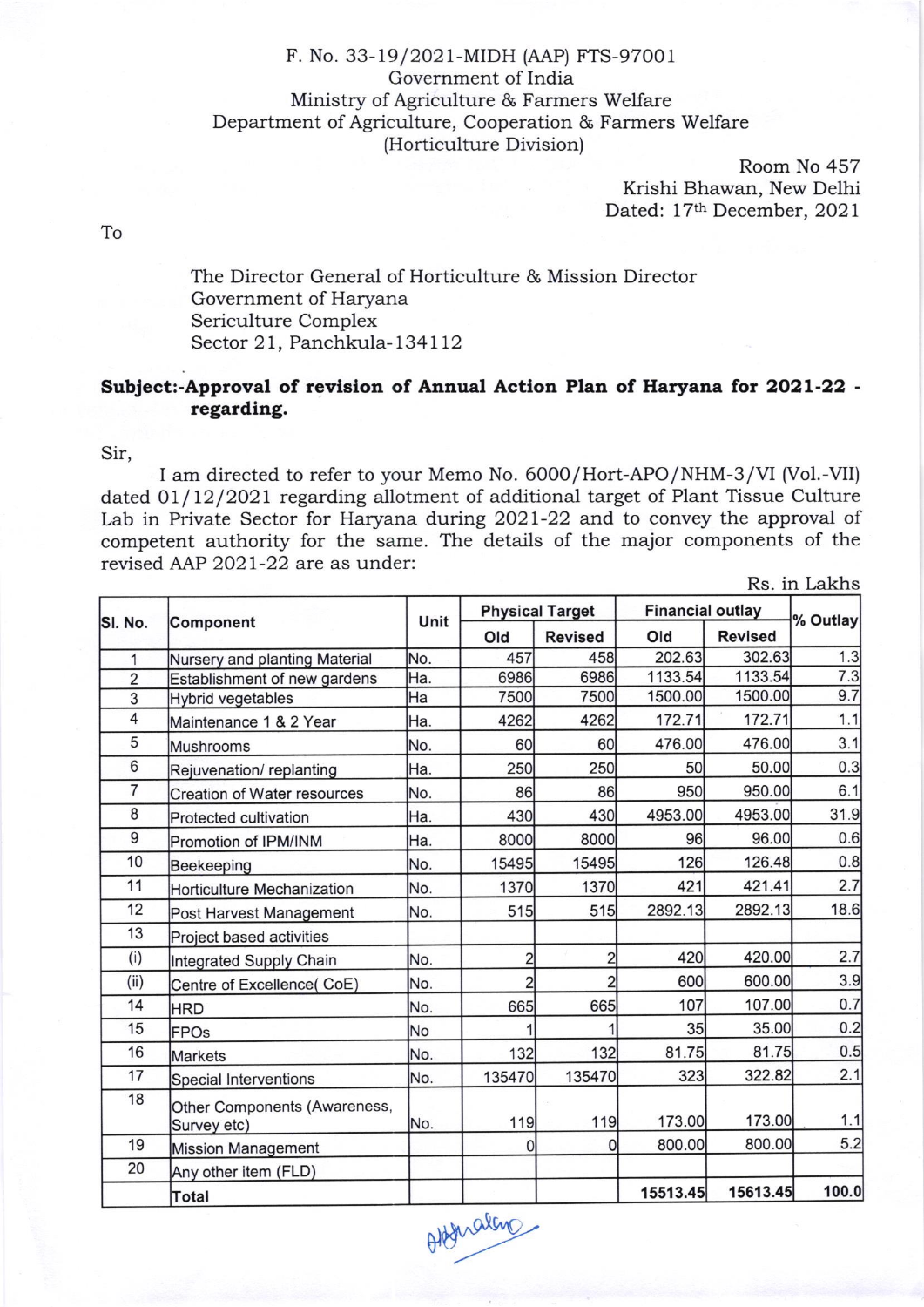2. The financial outlay for fresh activites has been enhanced from Rs. 15513.45 to Rs. 15613.45 Lakhs.

3' It is, therefore, requested that revised AAp may be implemented as per the provisions and norms of the MIDH scheme. Revised AAp 2d21-22 as enclosed is being uploaded on the MIDH website.

## Encl: as above

Yours faithfully,

 $H \times 12.21$ 

(Harit Kumar Shakya) Under Secretary to the Govt. of India Ph. No.0l1-23388795 Email: haritk.shakya@nic.in